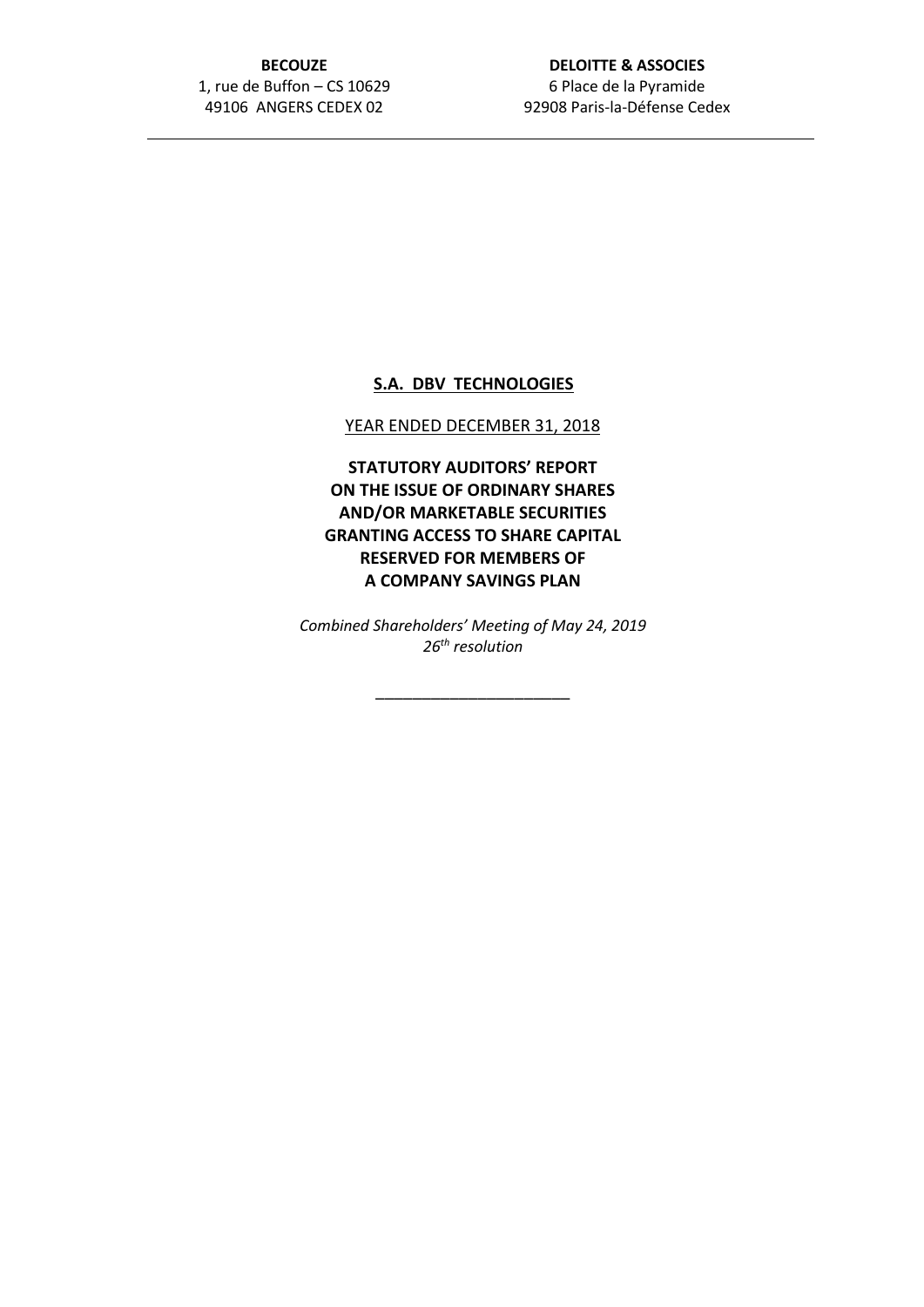### **S.A. DBV TECHNOLOGIES** 177 à 181, avenue Pierre Brossolette 92120 MONTROUGE

\_\_\_\_\_\_\_\_\_\_\_\_\_\_\_

*Statutory Auditors' report on the issue of ordinary shares and/or marketable securities granting access to share capital reserved for members of a company savings plan*

*Combined Shareholders' Meeting of June May 24, 2019 – 26th resolution*

*This is a free translation into English of the statutory auditors' report issued in French and is provided solely for the convenience of English speaking readers. This report should be read in conjunction and construed in accordance with French law and professional auditing standards applicable in France.*

To the Shareholders' Meeting of DBV Technologies,

As Statutory Auditors of your Company and in accordance with the procedures set forth in Articles L. 228-92 and L. 225-135 *et seq.* of the French Commercial Code (*Code de Commerce*), we hereby report to you on the proposed delegation of authority to the Board of Directors to decide a share capital increase, on one or more occasions, through the issue ordinary shares and/or marketable securities granting access to equity securities to be issued, with cancellation of preferential subscription rights, reserved for members of one or more company or group savings plans set up by your Company and/or French or foreign companies that are affiliated to it as defined under Article L. 225-180 of the French Commercial Code and Article L. 3334-1 of the French Labor Code (*Code du travail*), a transaction on which you are asked to vote.

The total par value amount of the share capital increase(s) likely to be carried out under this delegation shall be limited to 2% of the share capital as of the date of the Board of Directors' decision to perform the share capital increase.

Shareholders are asked to approve this share capital increase pursuant to Article L. 225-129-6 of the French Commercial Code and Articles L. 3332-18 *et seq.* of the French Labor Code.

Based on its report, your Board of Directors proposes that shareholders authorize it, for a period of 26 months, to decide a share capital increase and cancel your preferential subscription rights to the shares to be issued. Where necessary, the Board will set the final issue terms and conditions of this transaction.

It is the responsibility of the Board of Directors to prepare a report in accordance with Articles R. 225-113 *et seq.* of the French Commercial Code. Our role is to express an opinion on the fair presentation of the quantified information extracted from the financial statements, on the proposed cancellation of preferential subscription rights and on certain other information concerning the issue, contained in this report.